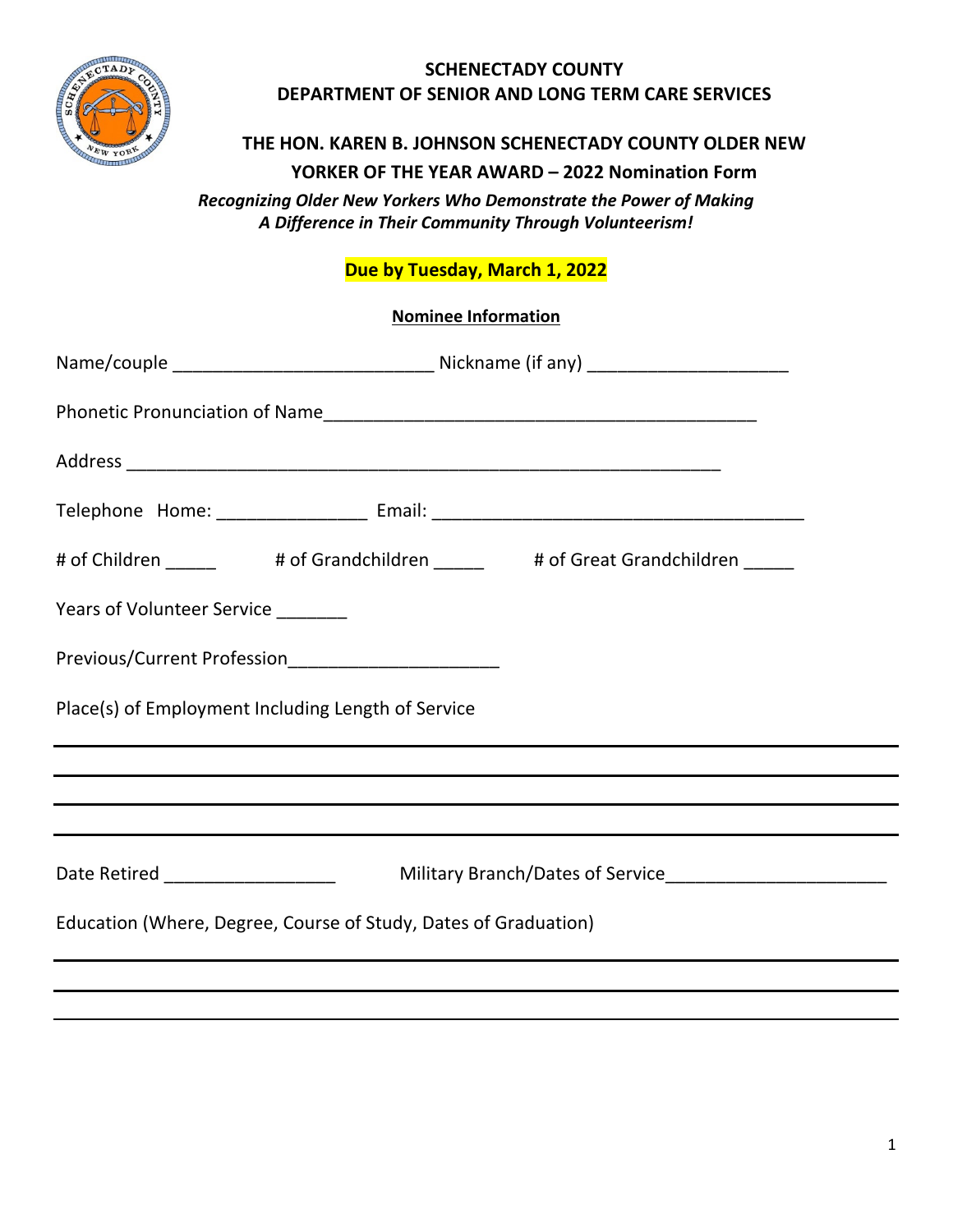*Nominee Name \_\_\_\_\_\_\_\_\_\_\_\_\_\_\_\_\_*

| Name of Organization - Please be specific | <b>Years Volunteered</b> |  |
|-------------------------------------------|--------------------------|--|
|                                           |                          |  |
|                                           |                          |  |
|                                           |                          |  |
|                                           |                          |  |
|                                           |                          |  |
|                                           |                          |  |
|                                           |                          |  |
|                                           |                          |  |
|                                           |                          |  |
|                                           |                          |  |
|                                           |                          |  |
|                                           |                          |  |

## Names of organizations for which the nominee volunteers/has volunteered:

Brief Biography of the nominee (i.e., are they a native New Yorker, how long have they lived in New York, where they currently reside, past/present career, family details (approximately 200 words)

Details about how the nominee has made a difference in your community through civic engagement. Include other awards or community recognition your nominee may have received, as well as any leadership and/or direct service roles (either professional or voluntary) held. Comment about the nominee's quality of service, length of service and is the nominee well regarded by others? **(approx. 200 words)**: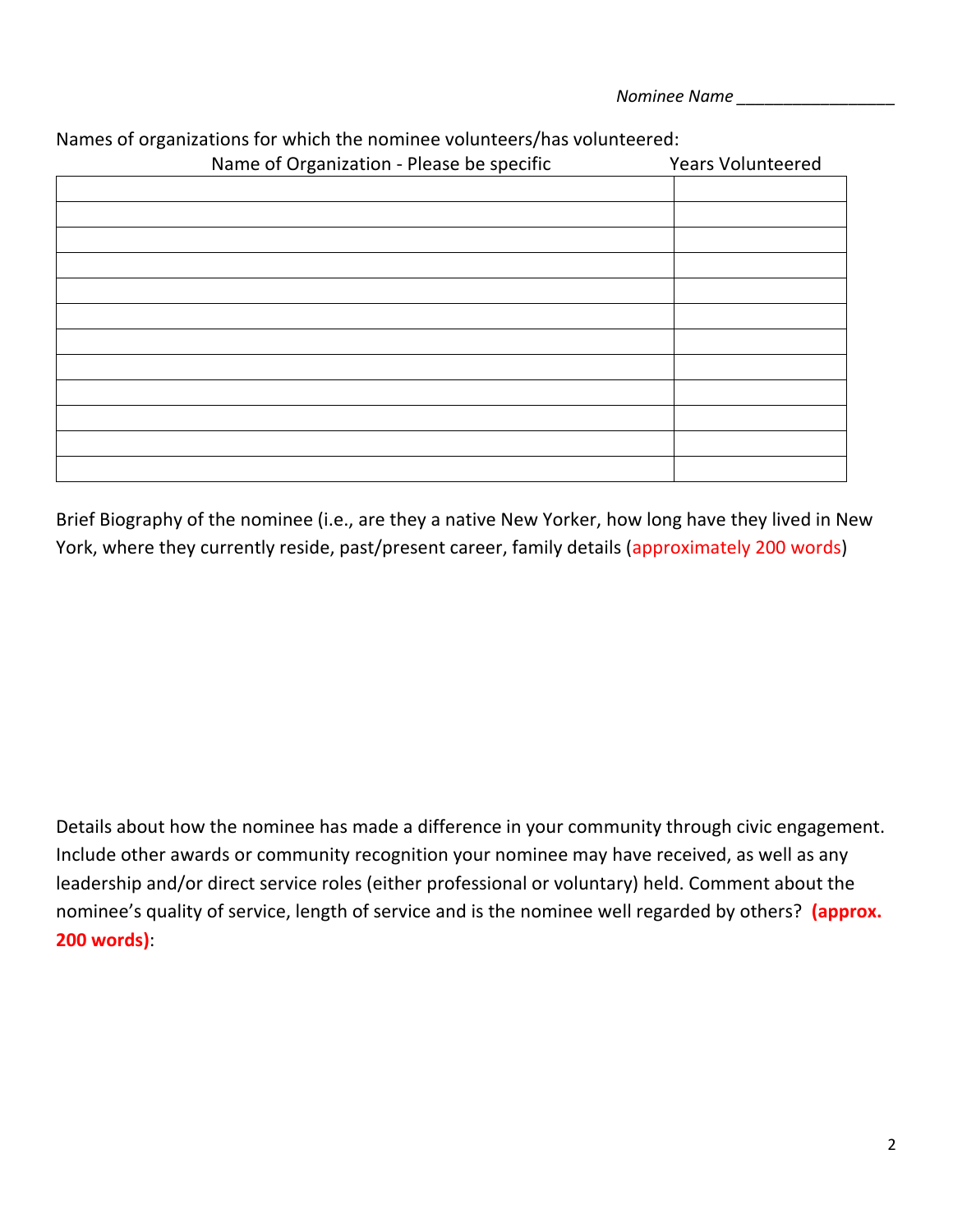What advice does the nominee have for other New Yorkers about volunteering? (approx. 50 words)

What does he/she feel has been the greatest reward from their volunteer experience? (Approx. 50 words)

## Name of Individual and/or Organization Submitting the Nomination

| (Name)  | (Organization if applicable) |
|---------|------------------------------|
| Address |                              |
|         |                              |
|         |                              |
|         |                              |
|         |                              |
| Email   |                              |